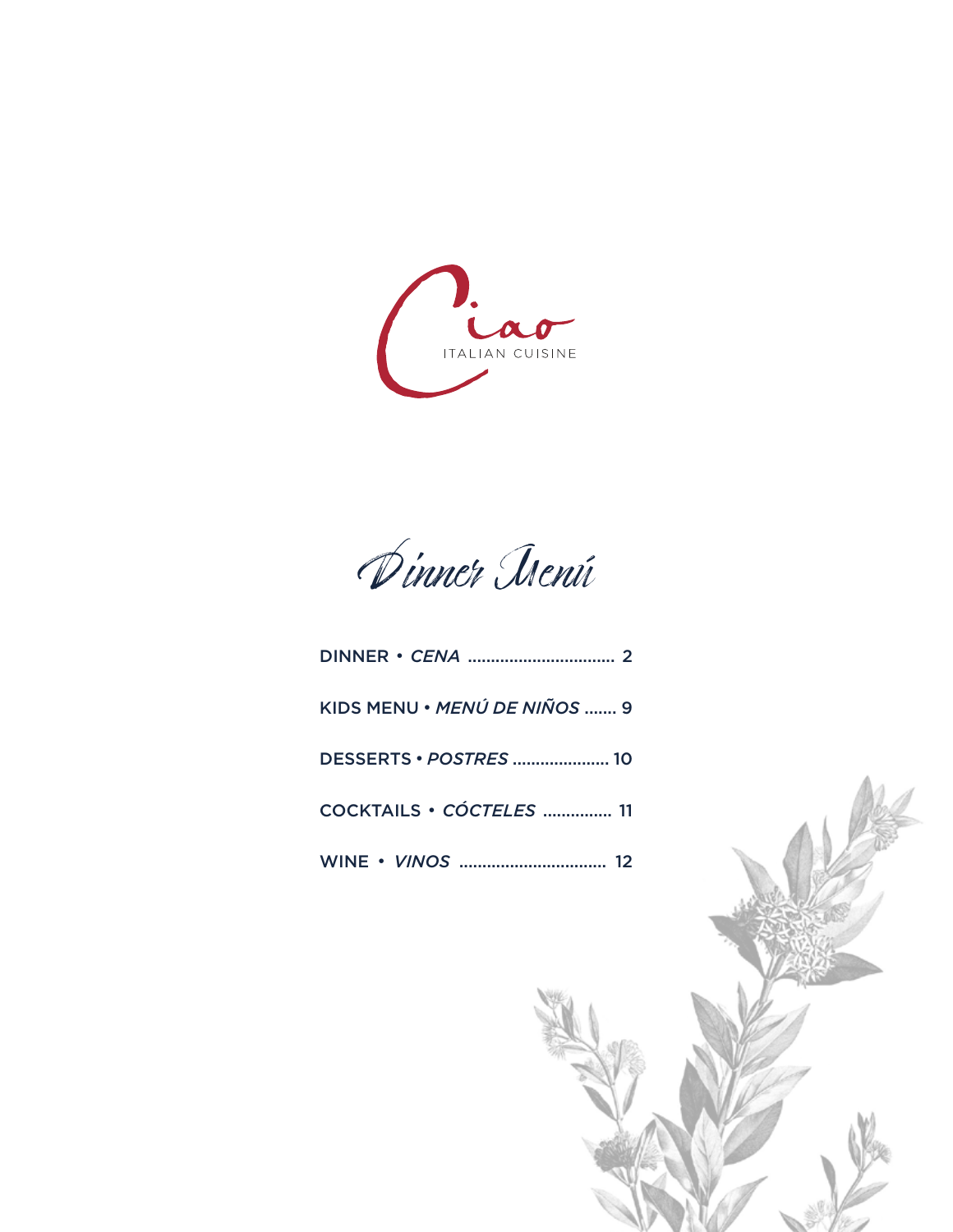### Welcome to my home!

Here, we'll take a journey through the culinary traditions of Italy, a country that uses its rich cultural roots to both inform the present and guide its future.

¡Bienvenido a mi hogar!

*Aquí, haremos un viaje a través de las tradiciones culinarias de "La Bella Italia", un país que utiliza sus ricas raíces culturales para informar el presente y guiar su futuro.*

Antipasti di Rinascimento

Starters selection served before the meal to whet the appetite *Selección de entradas servidas antes de la comida para abrir el apetito*

Calamari Fritti

Fried squid and zucchini, Pecorino cheese and capers dip *Calamares y calabacines fritos, queso Pecorino y salsa de alcaparras*

Bruschetta di Ricotta

Ricotta cheese, cherry tomato, basil and olive oil *Tomate cherry, albahaca y aceite de olivo*

Parmigiana di Iselanzane o

Eggplant lasagna, pomodoro sauce and Mozzarella cheese *Lasaña de berenjena, tomate y queso Mozzarella*

Carpaccio di Manzo

Beef carpaccio with rocket salad, parmesan and black olives *Láminas de res con rúcula, queso parmesano y aceituna negra*



These items are cooked to order and may be served raw or undercooked. Consuming raw or undercooked meats, poultry, seafood, shellfish or eggs may increase your risk of foodborne illness. Please notify our restaurant manager about any health condition or allergy of concern.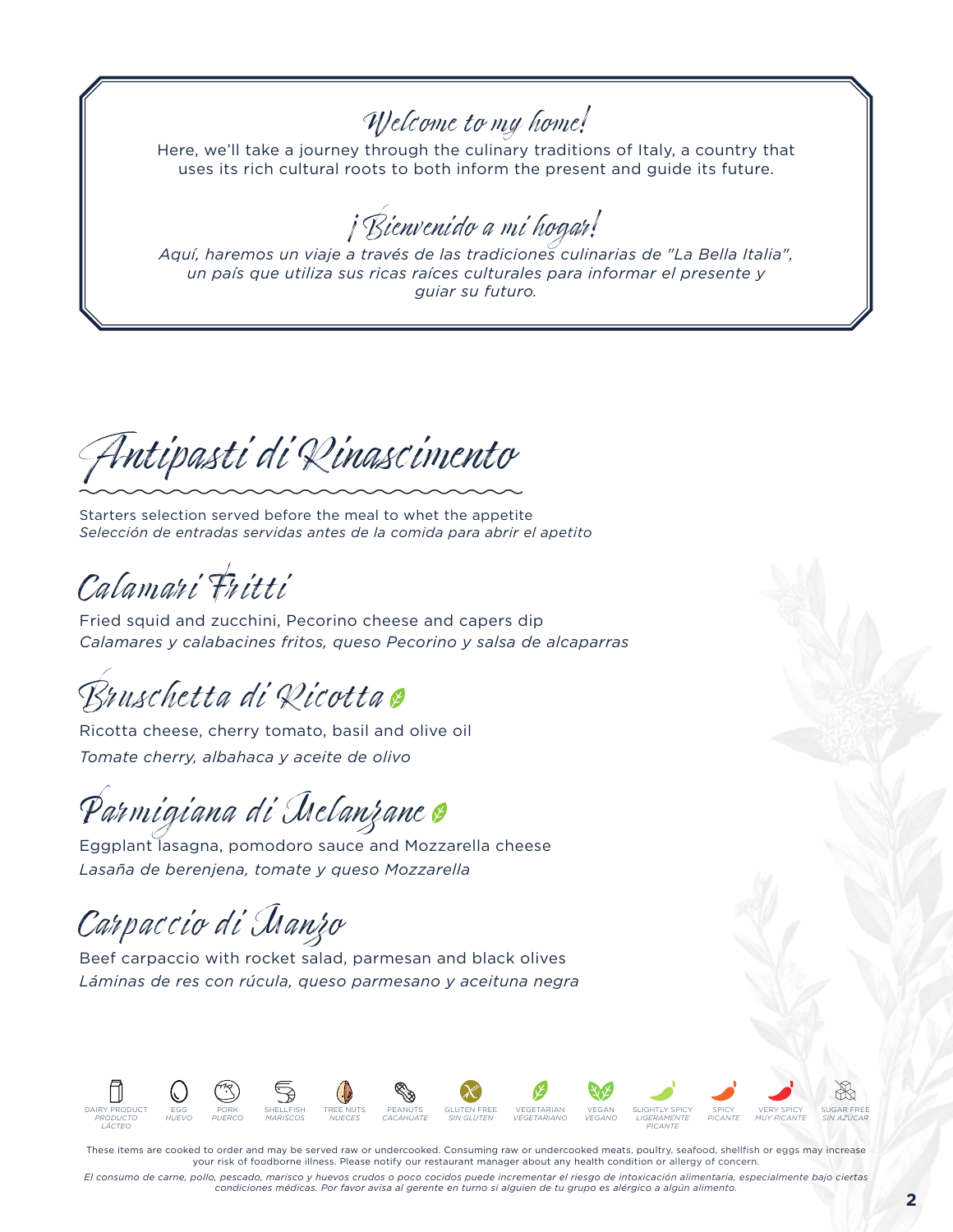Herba Salata di Roma Antica

Starters selection served before the meal to whet the appetite *Selección de entradas servidas antes de la comida para abrir el apetito*

La Nostra Caprese

Tomato salad with basil and burrata cheese *Ensalada de tomate con albahaca y queso burrata*

Insalata Pere e Gorgonzola

Mixed greens with blue cheese, pear, nuts and honey balsamic vinaigrette *Hojas Mixtas, queso azul, pera, nuez y vinagreta de miel*

Minestra Asciuta

Roughly translated as "dried soup," the thick consistency of this dish lends itself to being eaten with a fork. The pasta must be served al dente so that the grains form a wave called "all'onda"

*Definido como "sopa seca" cremosa pero no caldosa, debe ser consumida con tenedor y debe integrarse, los granos tienen que estar al dente formando una ola llamada all'onda*

Cacio e Pepe o x

Roman Risotto with Pecorino cheese, black pepper and truffle essence *Risotto con queso Pecorino, pimienta negra y esencia de trufa*

<sup>S</sup>iazza Tasso di Sorrento **S** 

Prawn and lemon squid risotto *Risotto con camarón, calamar y limón*



These items are cooked to order and may be served raw or undercooked. Consuming raw or undercooked meats, poultry, seafood, shellfish or eggs may increase your risk of foodborne illness. Please notify our restaurant manager about any health condition or allergy of concern.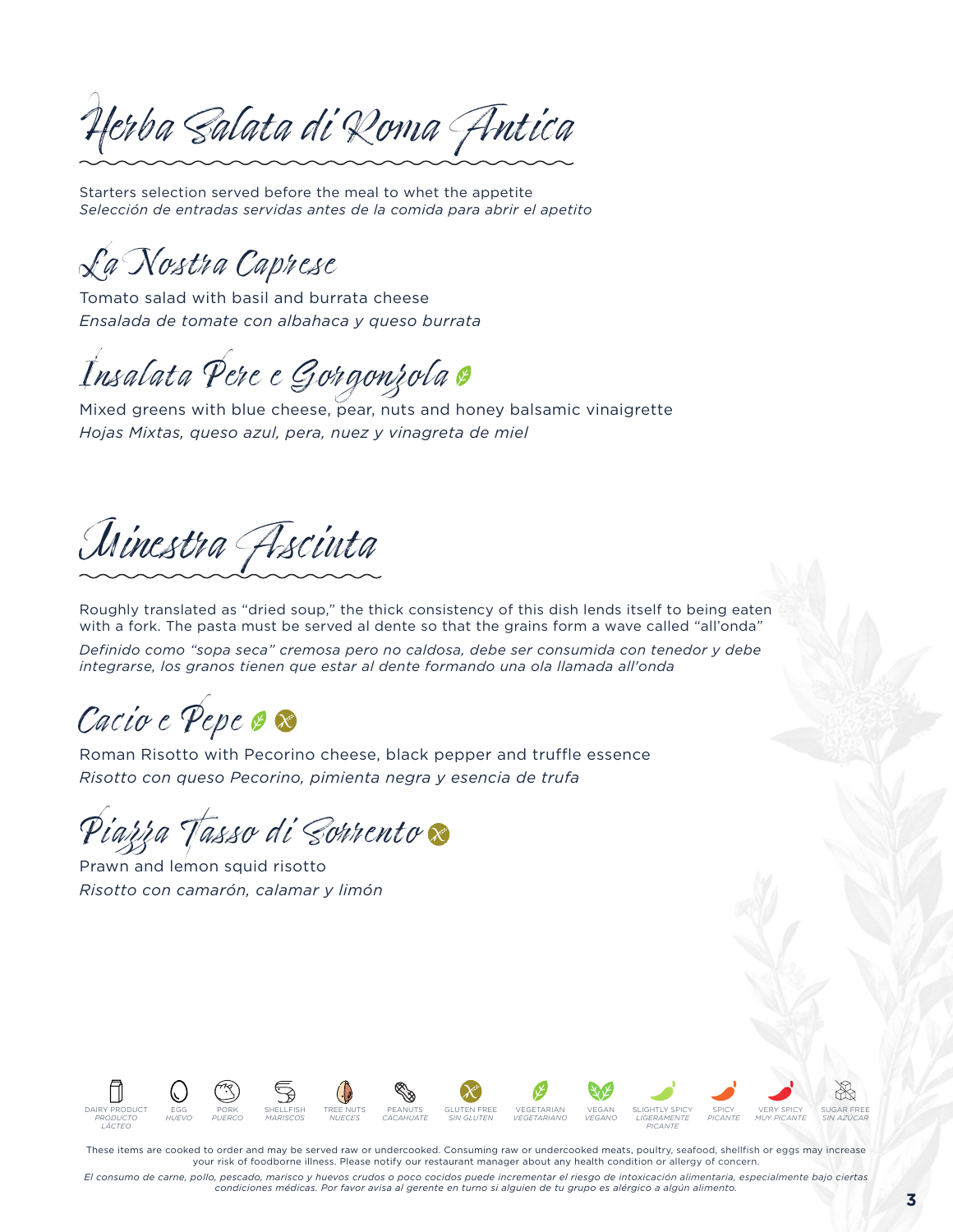Pentole a Fuoco Lento

Original recipe from the "cucina povera" rooted in the rural and rustic tradition

*Receta original de la "cocina de los pobres", basada en platos con raíces rústicas y rurales*

## Minestrone de Fisis, Umbria  $\Box$  @

Traditional soup made with seasonal vegetables, legumes and grated cheese *Sopa tradicional de verduras de temporada, legumbres y queso espolvoreado*

Zuppa di Fagiol

Italian bean soup with bacon, sausage and croutons *Sopa de frijol con tocino, salchicha italiana y crutones*



These items are cooked to order and may be served raw or undercooked. Consuming raw or undercooked meats, poultry, seafood, shellfish or eggs may increase your risk of foodborne illness. Please notify our restaurant manager about any health condition or allergy of concern.

El consumo de carne, pollo, pescado, marisco y huevos crudos o poco cocidos puede incrementar el riesgo de intoxicación alimentaria, especialmente bajo ciertas<br>condiciones médicas. Por favor avisa al gerente en turno si al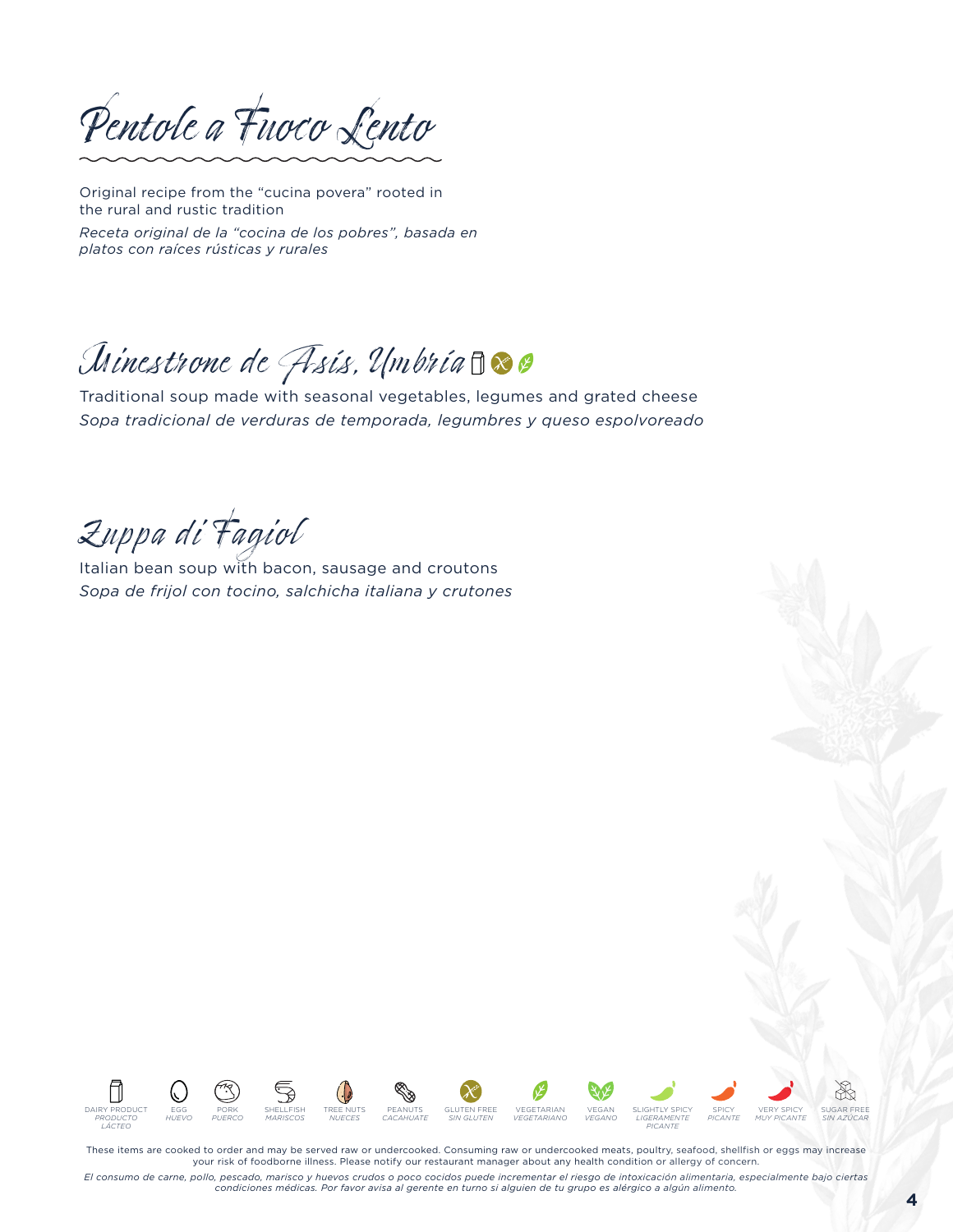

Fresh pasta handmade with the love and patience of an Italian Nonna. If you like grated cheese in your pasta, don't forget to ask for our cheese ritual! *Reminiscencias de pasta fresca amasada a mano con el amor y paciencia de "La Nonna"* 

*¡Si te gusta el queso en tu pasta, no te pierdas nuestro ritual!*

## Ravioli alla Sarda

Ricotta, and mascarpone ravioli with serrano ham and pink sauce *Relleno de mascarpone y ricotta en salsa rosada con jamón serrano*

Pappardelle ai Funghi Porcini e

Creamy mushroom Ragu with Pappardelle *Ragú de hongos cremoso*

Fettuccine Pasta" al Nero di Seppia"

With black cuttlefish ink served with clams, zucchini and lemon sauce *Con tinta de calamar servido con almejas blancas, calabaza, mantequilla y limón*

### Carbonara de Lacio

Spaghetti with egg yolk, pancetta and Pecorino Romano cheese *Spaghetti en salsa de yema de huevo, panceta y queso Pecorino romano*

Lasagna alla Bolognesa

Ragout alla bolognese, fresh spinach and mozzarella *Ragú alla bolognese, espinacas frescas y mozzarella*

Penne rigate all Amatriciana

Penne rigate in tomato sauce with bacon and peppers *Macarrones en salsa de tomate, panceta y guindilla*

Ciao Pasta Trilogy

\*variety of pastas to be prepared - *variedad de pastas a preparar*

Penne genovese, scampi fettuccine, vegetable Pappardelle with sun-dried tomato bolognese *Genovese penne, fettuccine scampi, Pappardelle de vegetales con salsa boloñesa de tomate deshidratado*



These items are cooked to order and may be served raw or undercooked. Consuming raw or undercooked meats, poultry, seafood, shellfish or eggs may increase your risk of foodborne illness. Please notify our restaurant manager about any health condition or allergy of concern.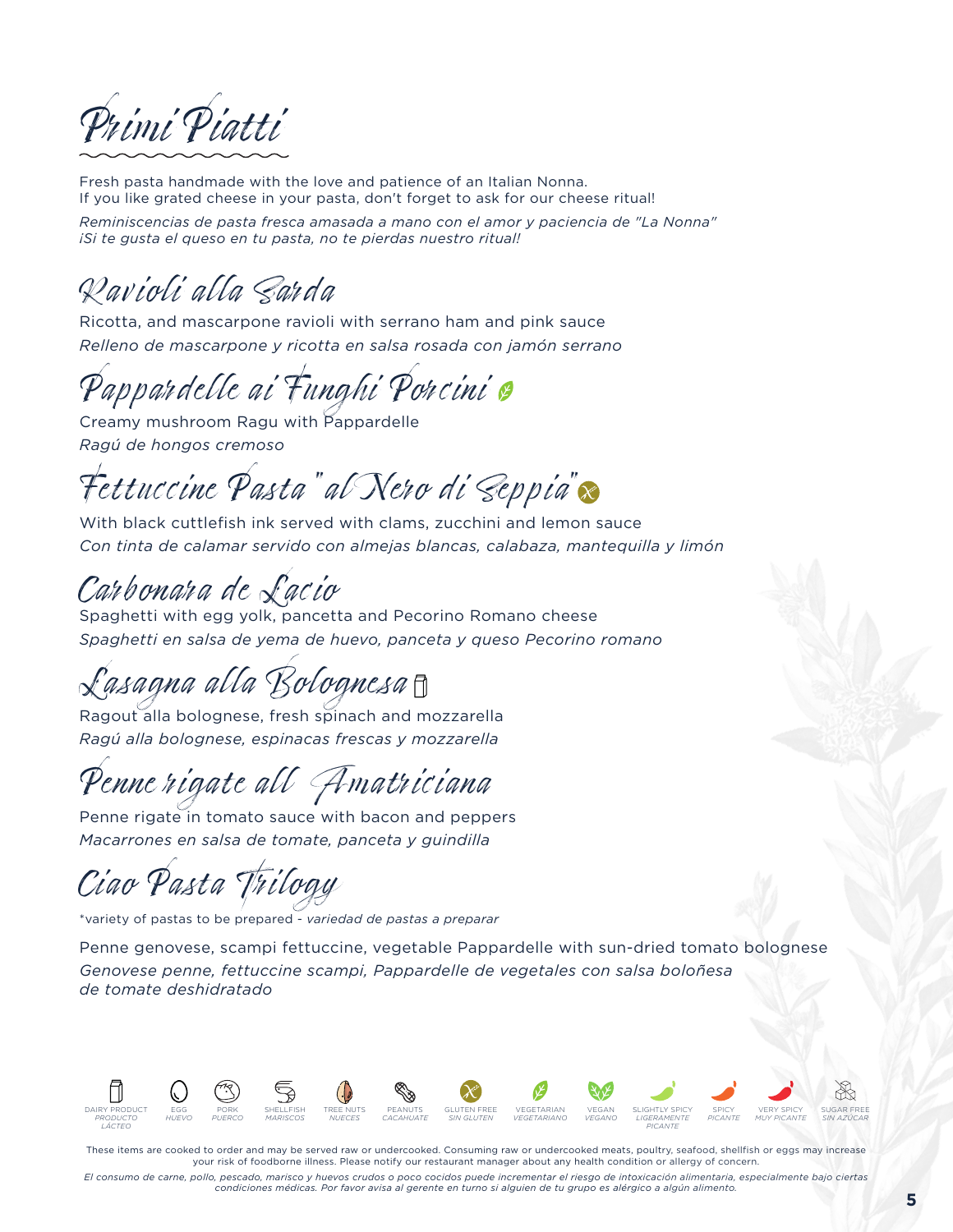Secondi Piatti Romani

Pancetta di Iraiale

Slow-cooked pork belly with sweet-and-sour spinach *Panceta de cerdo con peperonata italiana y espinacas salteada*

### Costilla Conta

Slow Cooker Beef Short Ribs with Polenta *Costillas de ternera de cocción lenta con polenta*

Pollo Gorgonzola

Chicken breast cooked in a rich Gorgonzola sauce and topped with blue cheese *Pechuga de pollo cocinada en una rica salsa de gorgonzola y cubierta con queso azul*

Polpo alla Luciana

Stewed octopus with puttanesca sauce *Pulpo con salsa puttanesca*



These items are cooked to order and may be served raw or undercooked. Consuming raw or undercooked meats, poultry, seafood, shellfish or eggs may increase your risk of foodborne illness. Please notify our restaurant manager about any health condition or allergy of concern.

El consumo de carne, pollo, pescado, marisco y huevos crudos o poco cocidos puede incrementar el riesgo de intoxicación alimentaria, especialmente bajo ciertas<br>condiciones médicas. Por favor avisa al gerente en turno si al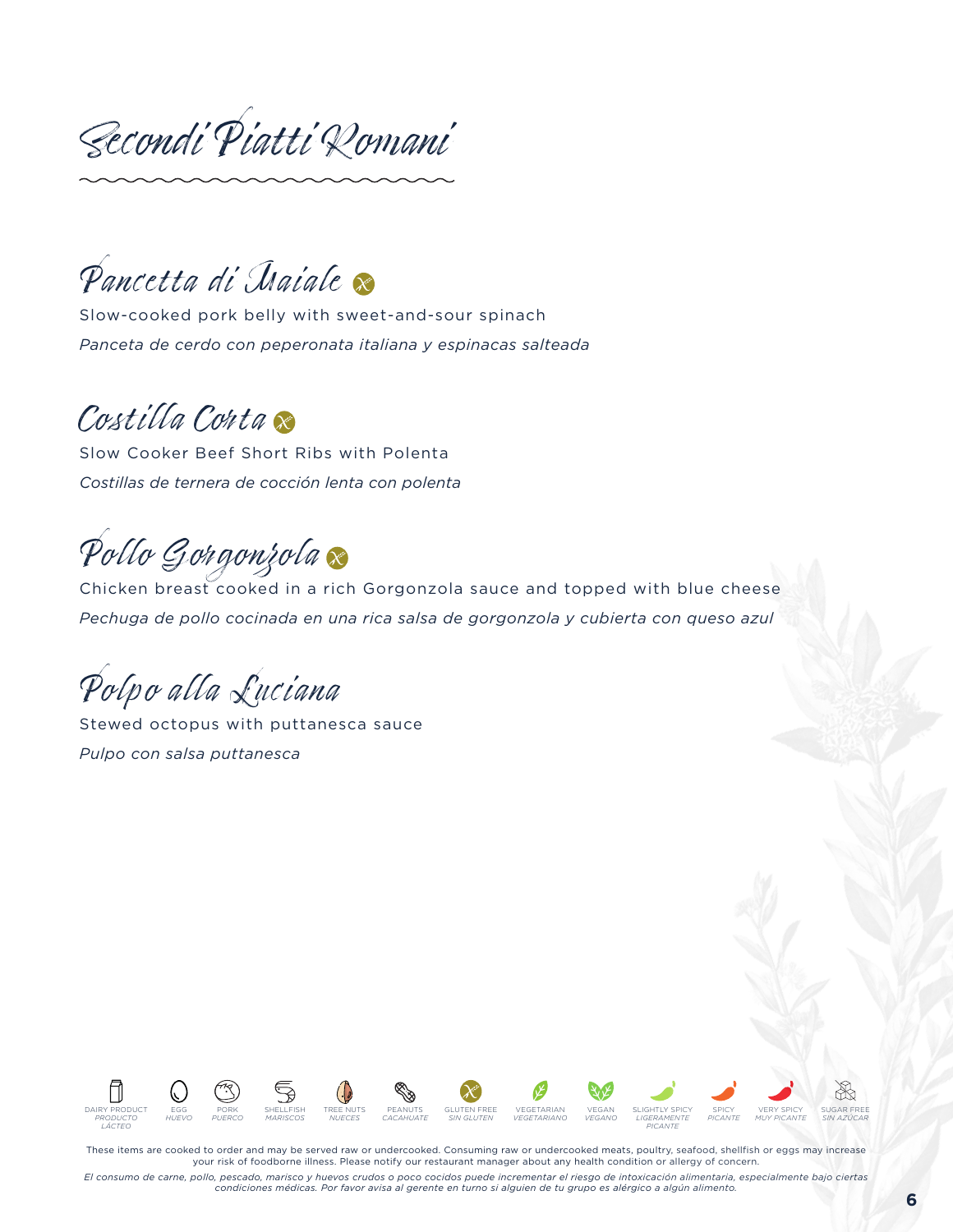Selezionare Tiagli Di Carne

Sourced from Platte Valley Nebraska, our Black Angus is one of the world's highest quality cuts, sourced from grass-fed cows that freely roam the range all year long. Our Premium cuts are served with truffle butter mashed potato and grilled bone marrow.

*Una de las mejores carnes del mundo proviene de Platte Valley en Nebraska, alimentadas con pasturas de alta calidad al aire libre durante todo el año. Nuestros Cortes Premium van acompañados de puré de papas con mantequilla trufada y tuétano a la parrilla.*

Surf & Turf.............................................. **MXN \$1,265 USD \$55**

180g Black Angus and Tiger Shrimp 120g *180gr Black Angus y 120gr Camarones Tigre*

Frutti Di Mare ...................................... **\$1,150 \$50**

Seafood with Lobster *Frutos del Mar con Langosta*



These items are cooked to order and may be served raw or undercooked. Consuming raw or undercooked meats, poultry, seafood, shellfish or eggs may increase your risk of foodborne illness. Please notify our restaurant manager about any health condition or allergy of concern.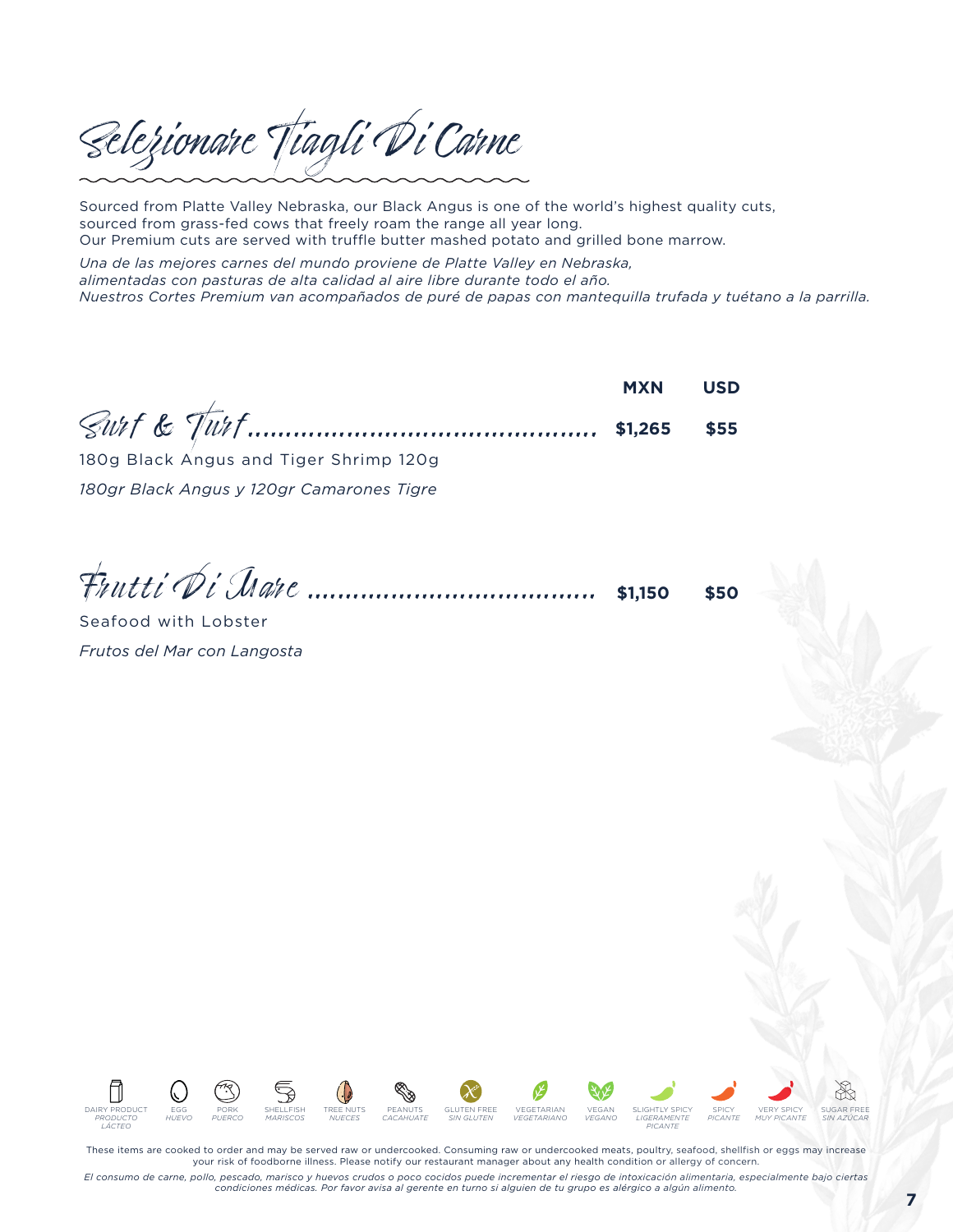Pizzas

Authentically artisan!

Our pizza dough is slowly fermented for 48 hours before being rolled by hand and baked in wood-fire oven *¡Auténticamente artesanales! Masa de pizza con 48 horas de fermentación lenta, extendida a mano y cocida en horno de leña*

## Regina Margherita

Tomato, basil, fresh mozzarella di bufala and olive oil *Tomate, albahaca, aceite de oliva y mozzarella fresca de búfala*

Salsiccia Bianca

White creamy pizza sauce with Italian sausage, spinach and mozzarella Cheese *Cremosa salsa blanca con salchicha italiana, espinaca y queso mozzarella*

Clasica Marinara

Anchovies, tomato sauce, garlic *Con anchoas, salsa de tomate y ajo*

## Pugliese @

Classic Italian pizza with tomato sauce, basil, arugula, fresh burrata and stracciatella cheese *Pizza italiana clásica con salsa de tomate, albahaca, rúcula, burrata fresca y queso stracciatella*

## Napolitan Street-Food

Homemade calzone stuffed with salami, ricotta and mozzarella cheese Served with Marinara sauce

*Calzone casero relleno de salami, ricotta y queso mozzarella Servido con salsa marinara*



These items are cooked to order and may be served raw or undercooked. Consuming raw or undercooked meats, poultry, seafood, shellfish or eggs may increase your risk of foodborne illness. Please notify our restaurant manager about any health condition or allergy of concern.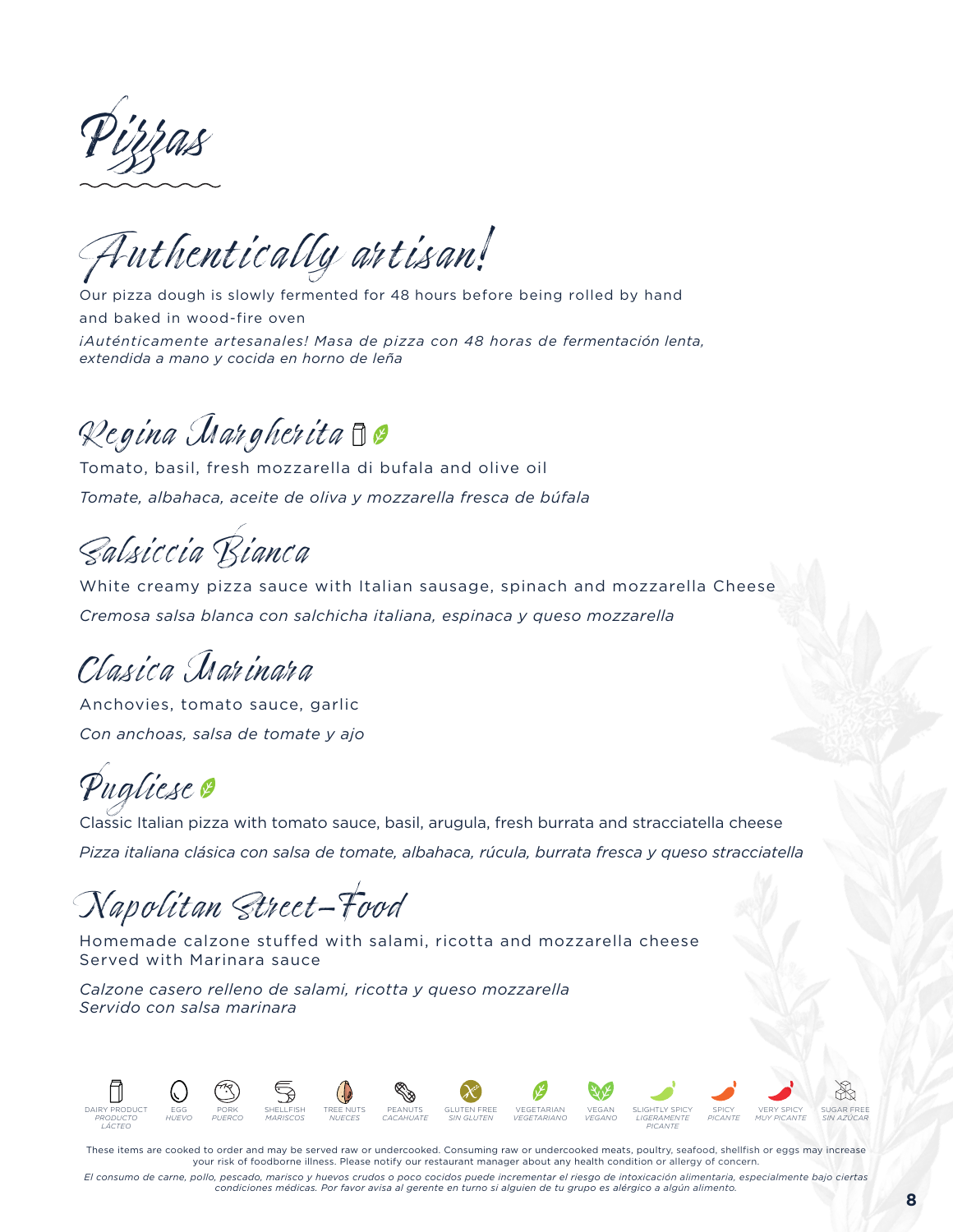Bambini

Baby Food

For our smallest Rockers we have Heinz baby food of various flavors available *Para nuestros Rockers más pequeños tenemos disponibles papillas Heinz de varios sabores*

## Jr. Rockers Homemade Soups • Sopas Caseras

Chicken and vegetables • *Pollo y verduras*  Broccoli and asparagus cream • *Crema de brócoli y espárragos* 

### Carbs • Carbohidratos

Spaghetti with tomato sauce or butter • *Espagueti con mantequilla o tomate*  Mac & cheese • *Macarrones con queso*

## Proteins • Proteínas

Chicken nuggets and french fries • *Nuggets de pollo con papas fritas* Fish fingers and grilled sweet corn • *Palitos de pescado con elote asado* Corn or wheat quesadillas • *Quesadillas con tortilla de maíz o trigo* McRock burger and onion rings • *Hamburguesa McRock con aros de cebolla* Shrimp stir-fry with sweet & sour sauce • *Camarones salteados con salsa agridulce* Grilled beef steak and mashed potatoes • *Filete de res a la parrilla con puré de papa*

## Specialty Cuisine • Especialidad de la Cocina

Every restaurant has a kid's specialty, ask the Chef and he will surprise you! *¡Todos los restaurantes tienen una especialidad para niños, pregúntale al Chef y él te sorprenderá!* 

Sweet Endings! • ¡Dulce Final!

Do not forget your favorite ice cream with lots of toppings *No te olvides de tu helado favorito lleno de toppings*



These items are cooked to order and may be served raw or undercooked. Consuming raw or undercooked meats, poultry, seafood, shellfish or eggs may increase your risk of foodborne illness. Please notify our restaurant manager about any health condition or allergy of concern.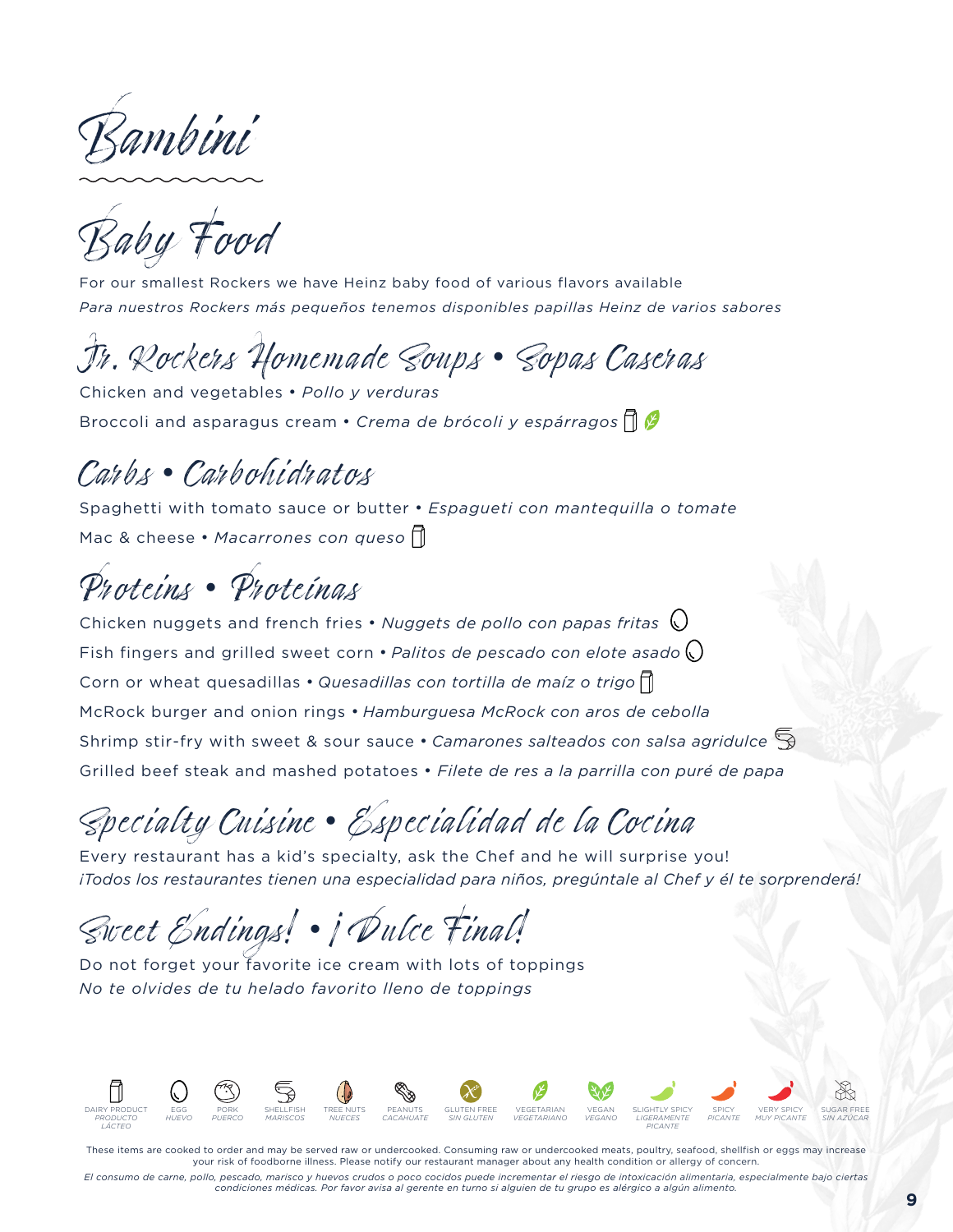Peccata Minuta

It is hard to say no to all the delicious temptations italian gastronomy can offer, have a look by yourself... and say no if you can!

*Es difícil resistirse a todas las tentaciones dulces que la gastronomía italiana ofrece, échale un vistazo tú mismo y di que no... ¡Sí puedes!*

Piamonte's Panna cotta all'Amaretto

Hazelnut & "gianduja" chocolate panna cotta and passion fruit *Panna cotta de avellana y chocolate "gianduja" y maracuyá*

Tiramisú de Treviso

Mascarpone cheese mousse served with a coffee syrup-soaked sponge cake sprinkled with cocoa

*Mousse de queso mascarpone, bizcocho esponjoso con jarabe de café y cacao en polvo*

Affogato al Caffé **s** 

Vanilla ice cream with a shot of espresso served with gluten free cookies *Helado de vainilla con café expresso, acompañado de galletas*

Babà Napoletano

Napolitan babà with rhum syrup, served with custard cream and fruits *Con jarabe de ron, crema pastelera y fruta* 



These items are cooked to order and may be served raw or undercooked. Consuming raw or undercooked meats, poultry, seafood, shellfish or eggs may increase your risk of foodborne illness. Please notify our restaurant manager about any health condition or allergy of concern.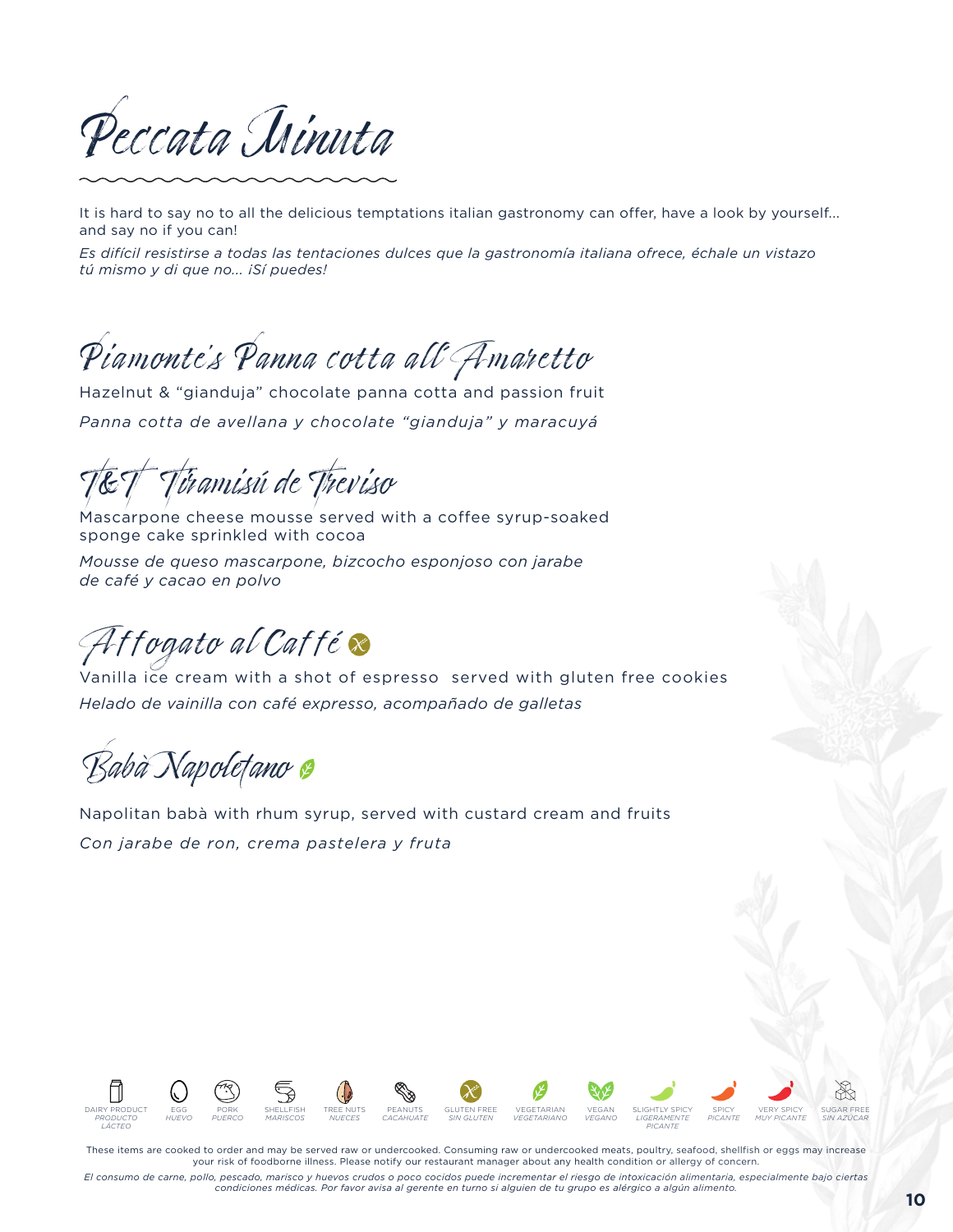Cocktails • Cócteles

Un Giorno Qualunque

Aperol, sparkling wine, raspberry tea & lime juice *Aperol, vino espumoso, té de frambuesa y limón*

### Quando, Quando

Citron vodka, Galliano, mint tea & lime zest *Vodka citrón, Galliano, té de menta y rayadura de limón* 

Tuscany Pearl

Amaretto, chocolate liqueur, coconut liquor & condensed milk *Amaretto, crema de cacao, licor de coco y leche condensada*

Phantom Of The Opera

Citron vodka, limoncello, orange liqueur, lime juice & simple syrup *Vodka citrón, limoncello, licor de naranja, jugo de limón y jarabe*

Serà Perchè Ti Amo

Vodka, amaretto, cranberry juice & citrus juice *Vodka, amaretto, jugo de arándanos y jugo de cítricos* 

La Ragazza

Campari & tonic water *Campari y agua tónica*

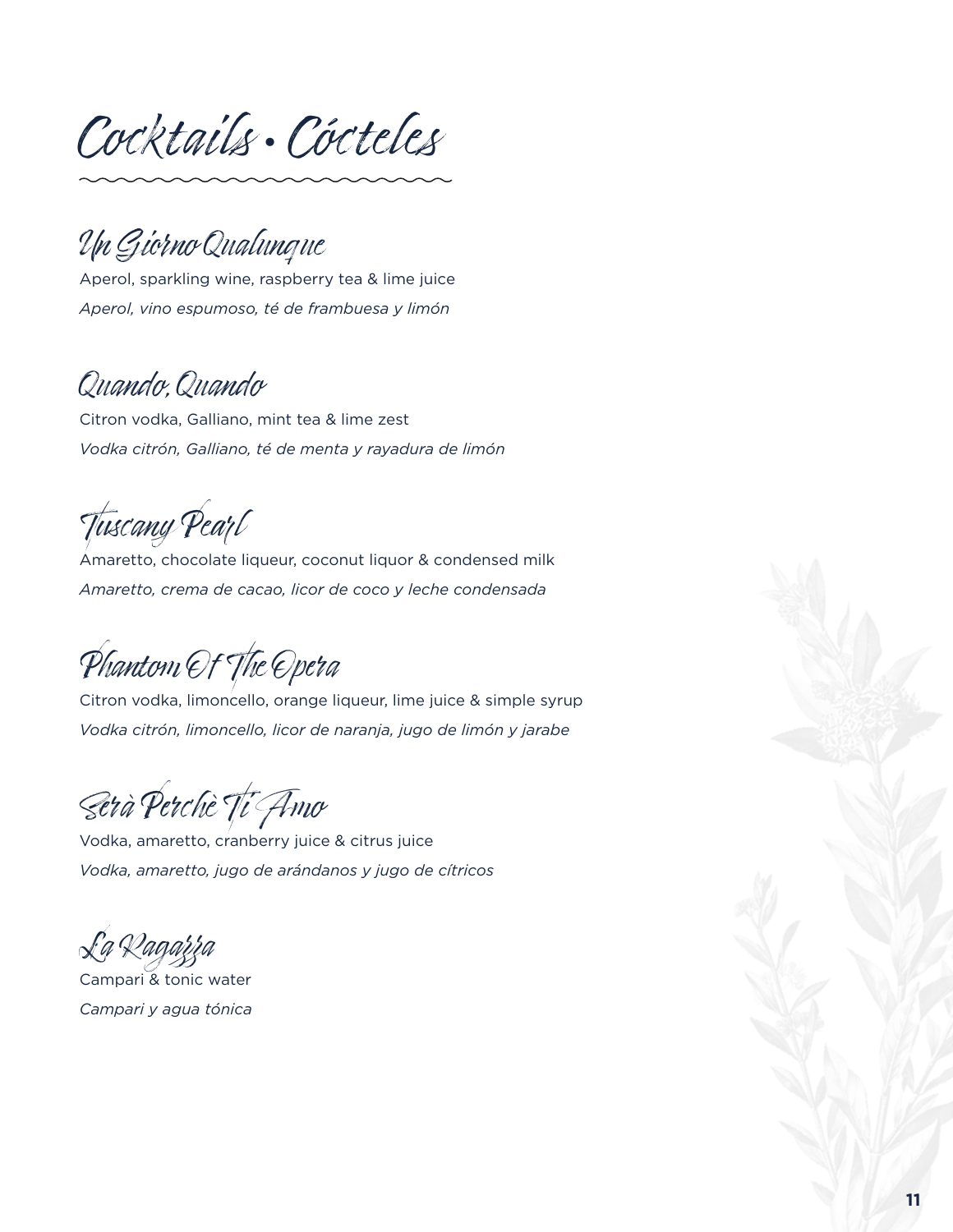

## LISTA DE VINOS

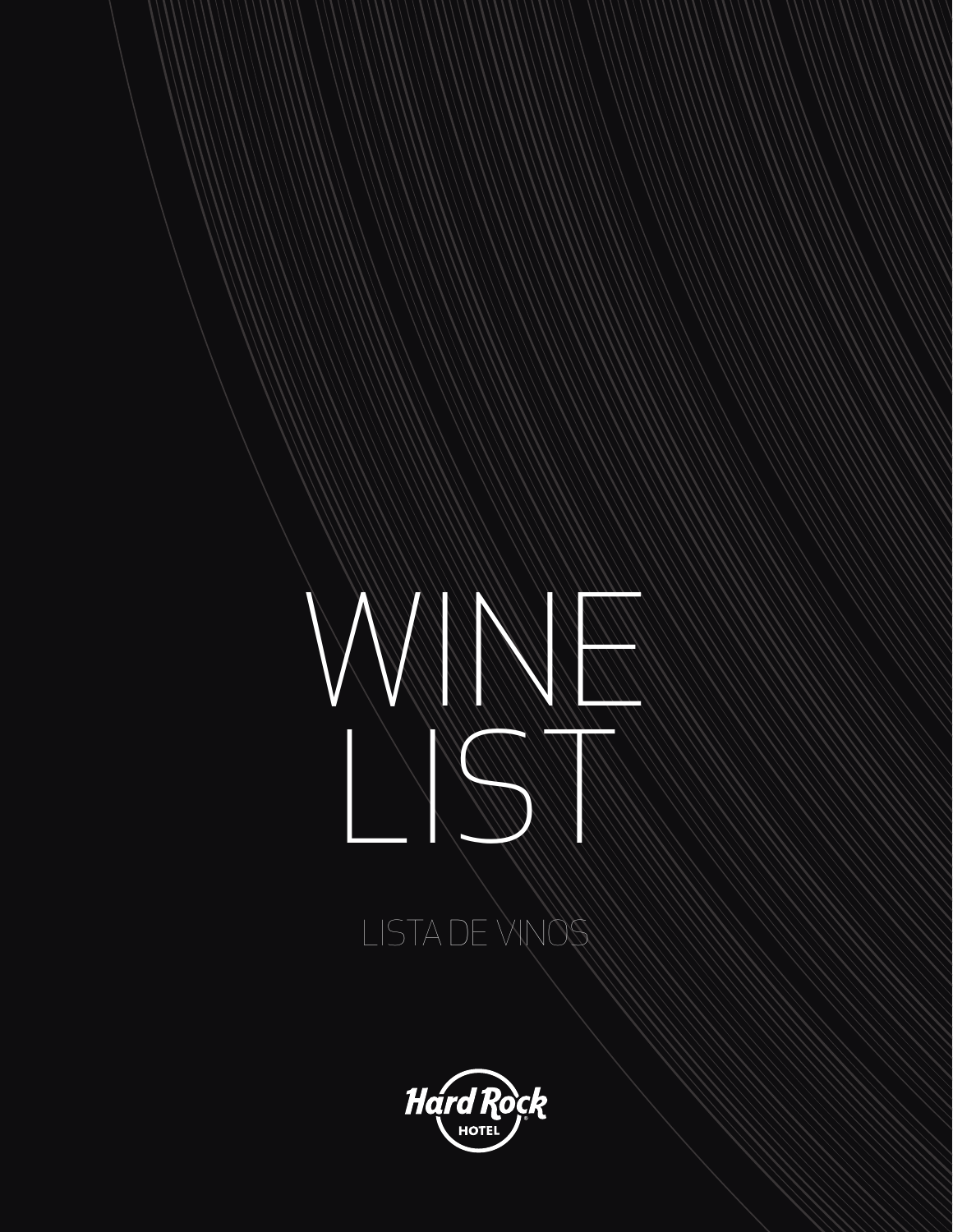# MÉXICO

| WHITE                                                             |                |             |
|-------------------------------------------------------------------|----------------|-------------|
| 2018 CASA MADERO, CHARDONNAY, COAHUILA                            | PESOS<br>\$600 | USD<br>\$26 |
| RED                                                               |                |             |
| 2016 SANTO TOMÁS, MERLOT, GUADALUPE VALLEY                        | PESOS<br>\$750 | USD<br>\$33 |
| 2017 VINO DE LA REINA, MALBEC, GUADALUPE VALLEY                   | \$790          | \$35        |
| 2016 3V CASA MADERO, CABERNET BLEND, COAHUILA                     | \$790          | \$35        |
| 2015 CUNA DE TIERRA, CABERNET-MERLOT, DOLORES HIDALGO, GUANAJUATO | \$1.050        | \$46        |
| 2014 CASA MADERO, CAB. SAUVIGNON, GRAN RVA, COAHUILA              | \$1,500        | \$65        |
| 2015 CASA MADERO, GRAN RVA, SHIRAZ, COAHUILA                      | \$1.650        | \$72        |
| 2016 ADOBE GUADALUPE, RAFAEL, CABERNET-NEBBIOLO, GUADALUPE VALLEY | \$1,890        | \$83        |
| 2016 GRAN RICARDO, MONTE XANIC, CABERNET BLEND GUADALUPE VALLEY   | \$2,400        | \$105       |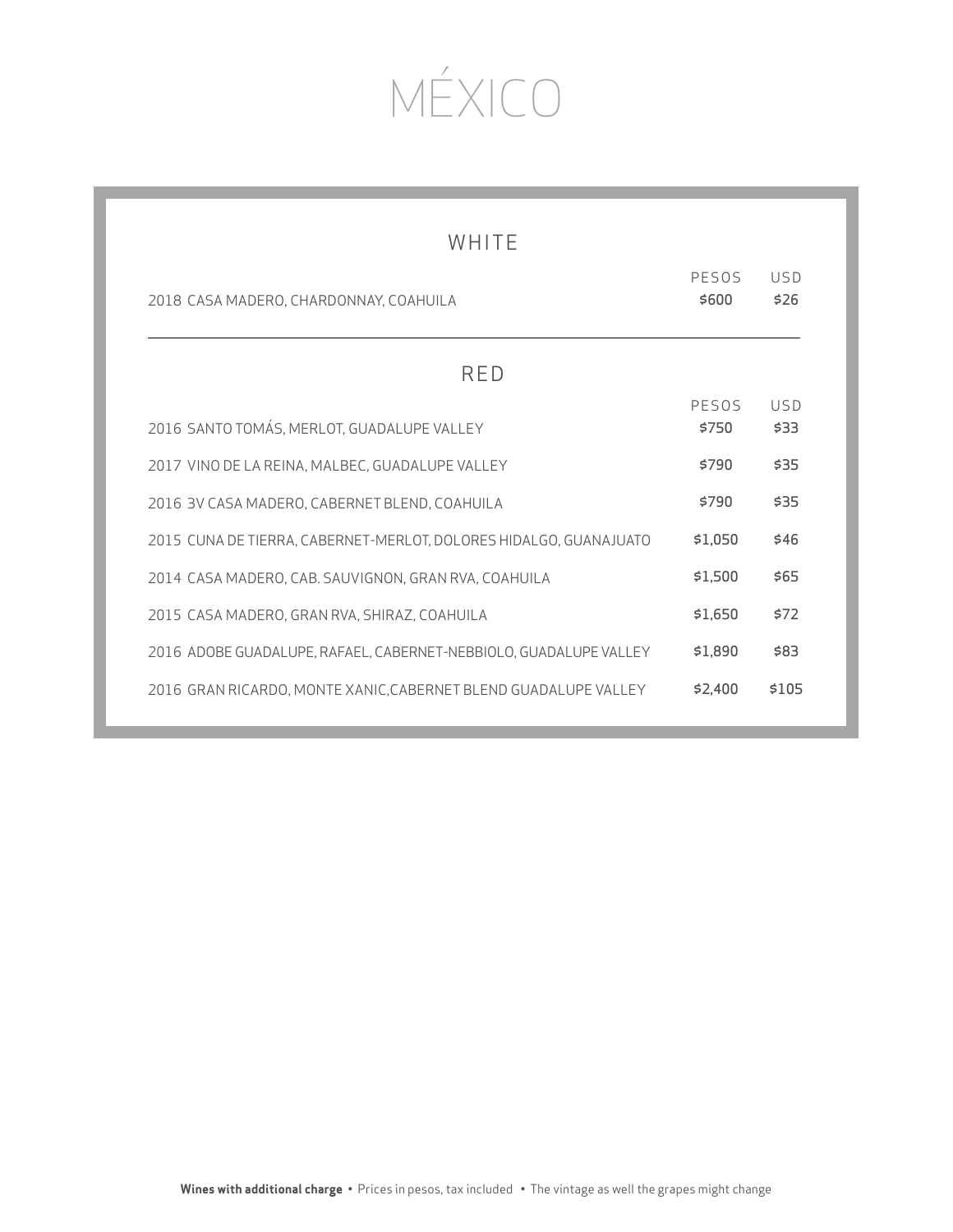## USA

### WHITE

| 2017 ROUND HILL, CHARDONNAY, CALIFORNIA                            | PESOS<br>\$600 | USD<br>\$26 |
|--------------------------------------------------------------------|----------------|-------------|
|                                                                    |                |             |
| 2015 RUTHERFORD RANCH, CHARDONNAY, NAPA VALLEY                     | \$1,100        | \$48        |
| 2017 DUCKHORN, SAUVIGNON BLANC, NAPA VALLEY                        | \$1,200        | \$52        |
| 2017 FRANK FAMILY, CHARDONNAY, CARNEROS                            | \$1,950        | \$85        |
|                                                                    |                |             |
| <b>RED</b>                                                         | PESOS          | USD         |
| 2016 INDIGO EYES, CABERNET SAUVIGNON, CALIFORNIA                   | \$550          | \$24        |
| 2016 ROUND HILL, CABERNET SAUVIGNON, CALIFORNIA                    | \$600          | \$26        |
| 2016 LEAPING HORSE, CABERNET SAUVIGNON, CALIFORNIA                 | \$700          | \$31        |
| 2016 IRONSTONE, PINOT NOIR, CALIFORNIA                             | \$850          | \$37        |
| 2016 IRONSTONE, CABERNET SAUVIGNON, CALIFORNIA                     | \$900          | \$39        |
| 2016 LANDER JENKINS, PINOT NOIR, CALIFORNIA                        | \$990          | \$43        |
| 2016 COLUMBIA CREST, CABERNET SAUVIGNON, WASHINGTON STATE          | \$1,050        | \$45        |
| 2017 PREDATOR, ZINFANDEL, OLD VINE, CALIFORNIA                     | \$1,100        | \$48        |
| 2015 RUTHERFORD RANCH, MERLOT, NAPA VALLEY                         | \$1,700        | \$74        |
| 2016 IRONSTONE, ROUS VINEYARD RESERVE, ZINFANDEL, LODI, CALIFORNIA | \$1,800        | \$78        |
| 2018 FRANK FAMILY, PINOT NOIR, NAPA VALLEY                         | \$2,100        | \$92        |
| 2016 RUTHERFORD RANCH, CABERNET SAUVIGNON, NAPA VALLEY             | \$2,200        | \$96        |
| 2017 IRONSTONE, CABERNET FRANC, CALIFORNIA                         | \$2,350        | \$102       |
| 2016 DUCKHORN, MERLOT, NAPA VALLEY                                 | \$2,650        | \$115       |
| 2016 DUCKHORN, CABERNET SAUVIGNON, NAPA VALLEY                     | \$3,000        | \$130       |
| 2015 STAGS LEAP, CABERNET SAUVIGNON, NAPA VALLEY                   | \$3,650        | \$159       |
| 2015 SILVER OAK, CABERNET SAUVIGNON, ALEXANDER VALLEY              | \$4,200        | \$183       |
| 2017 FAR NIENTE, CABERNET SAUVIGNON, NAPA VALLEY                   | \$8,500        | \$369       |
| 2015 OVERTURE, CABERNET SAUVIGNON, NAPA VALLEY                     | \$8,600        | \$374       |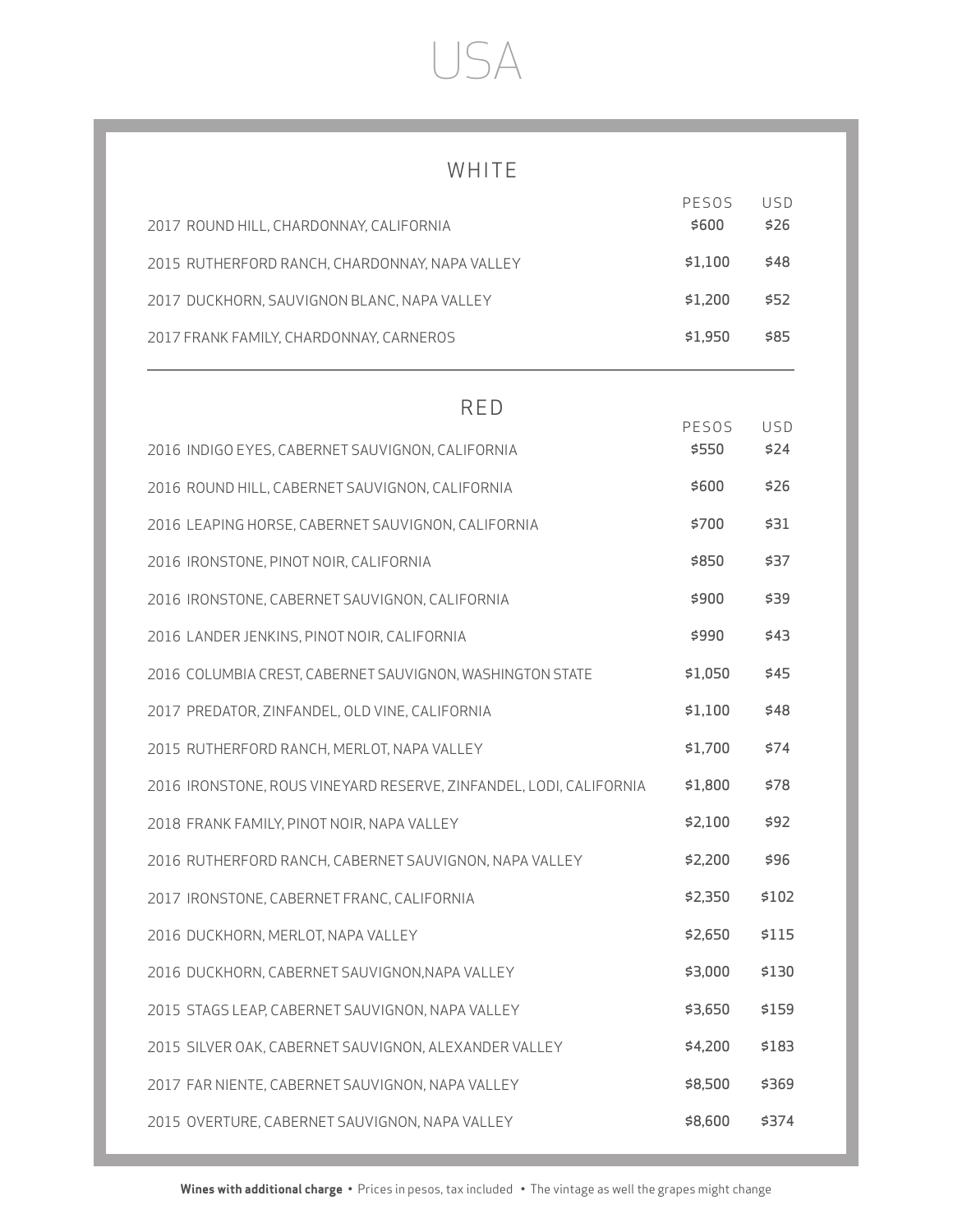# ARGENTINA

| WHITE                                                              |                |                    |
|--------------------------------------------------------------------|----------------|--------------------|
| 2018 FUZION, CHENIN - CHARDONNAY, MENDOZA                          | PESOS<br>\$500 | <b>USD</b><br>\$22 |
| 2017 FINCA FLICHMAN, ROBLE, CHARDONNAY, MENDOZA                    | \$500          | \$22               |
| 2017 CATENA ALTA, CHARDONNAY, MENDOZA                              | \$1,400        | \$61               |
| <b>RED</b>                                                         |                |                    |
| 2018 FUZION, MALBEC, MENDOZA                                       | PESOS<br>\$550 | USD<br>\$24        |
| 2017 FINCA FLICHMAN, MISTERIO, MALBEC, MENDOZA                     | \$600          | \$26               |
| 2017 ALTA VISTA PREMIUM, CABERNET SAUVIGNON, MENDOZA               | \$790          | \$35               |
| 2017 ALTA VISTA PREMIUM, MALBEC, MENDOZA                           | \$790          | \$35               |
| 2017 ZUCCARDI, SERIA A, BONARDA, MENDOZA                           | \$790          | \$35               |
| 2015 FINCA FLICHMAN, CABALLERO DE LA CEPA, MALBEC, MENDOZA         | \$850          | \$37               |
| 2015 ZUCCARDI Q, CABERNET SAUVIGNON, MENDOZA                       | \$1,200        | \$52               |
| 2017 ZUCCARDI Q, MALBEC, MENDOZA                                   | \$1,200        | \$52               |
| 2015 TERRAZAS DE LOS ANDES, SINGLE VINEYARD, MALBEC, MENDOZA       | \$1,400        | \$61               |
| 2015 CHEVAL DES ANDES, MALBEC, CABERNET, PETIT VERDOT, MENDOZA     | \$3,100        | \$135              |
| 2013 ZUCCARDI, ALUVIONAL, MALBEC, GUALTALLARY, UCO VALLEY, MENDOZA | \$4,000        | \$174              |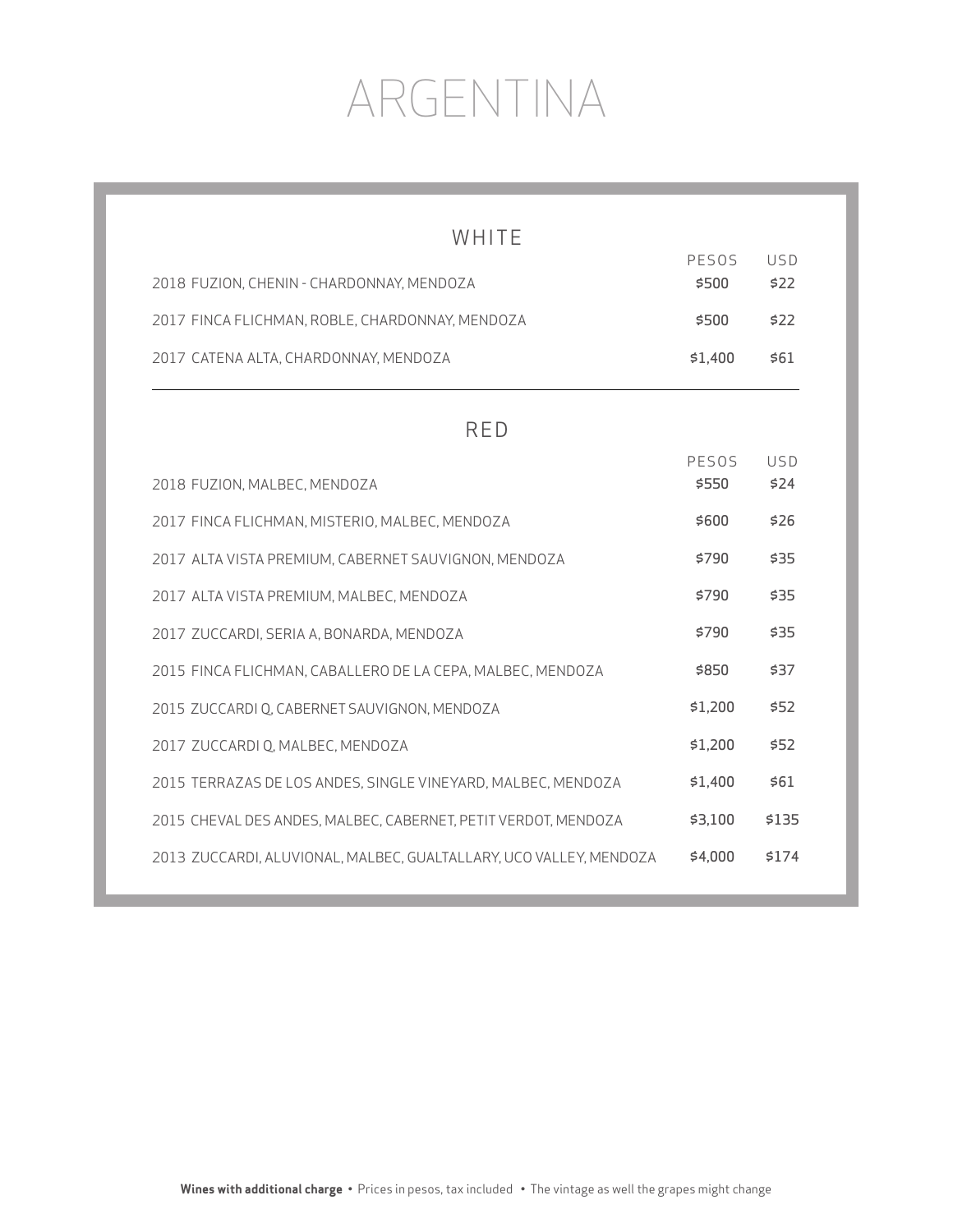# FRANCE

| CHAMPAGNE                                                         |                  |                    |
|-------------------------------------------------------------------|------------------|--------------------|
| NV MOËT & CHANDON, BRUT IMPERIAL, EPERNAY                         | PESOS<br>\$1,800 | USD<br>\$78        |
| NV VEUVE CLICQUOT, BRUT, REIMS                                    | \$1,900          | \$82               |
| NV MOËT & CHANDON, ICE IMPERIAL, EPERNAY                          | \$2,250          | \$98               |
| NV RUINART, BLANC DE BLANCS, REIMS                                | \$2,900          | \$126              |
| 2008 DOM PERIGNON, BRUT, EPERNAY                                  | \$6,200          | \$270              |
| CHAMPAGNE ROSÉ                                                    |                  |                    |
| NV MOËT & CHANDON, ROSÉ IMPERIAL, EPERNAY                         | PESOS<br>\$2,200 | <b>USD</b><br>\$96 |
| NV VEUVE CLICQUOT, BRUT ROSÉ, REIMS                               | \$2,250          | \$98               |
| ROSÉ                                                              |                  |                    |
|                                                                   | PESOS            | USD                |
| 2017 LE POUSSIN, PAYS D'OC                                        | \$600            | \$26               |
| 2017 LA CHAPELLE GORDONNE, CÔTE DE PROVENCE                       | \$1,600          | \$70               |
| WHITE                                                             |                  |                    |
| 2017 LA POULE BLANCHE, SAUVIGNON BLANC, PAYS D'OC                 | PESOS<br>\$600   | USD<br>\$26        |
| 2017 LOUIS LATOUR, ARDÈCHE, CHARDONNAY, BURGUNDY                  | \$700            | \$31               |
| 2016 GÉRARD BERTRAND, RÉSERVE SPÉCIALE, SAUVIGNON BLANC, NARBONNE | \$750            | \$33               |
| 2017 BOUCHARD PÈRE & FILS, POUILLY-FUISSÉ, MÂCONNAIS              | \$1,300          | \$57               |
| <b>RED</b>                                                        |                  |                    |
|                                                                   | PESOS<br>\$790   | <b>USD</b><br>\$35 |
| 2017 COTES DU RHONE BELLERUCHE, GRENACHE                          |                  |                    |
| 2015 CHÂTEAU LES HAUTS-CONSEILLANTS, POMEROL                      | \$1,800          | \$78               |
| 2014 LA SIRENE DE GISCOURS, MARGAUX                               | \$2,900          | \$126              |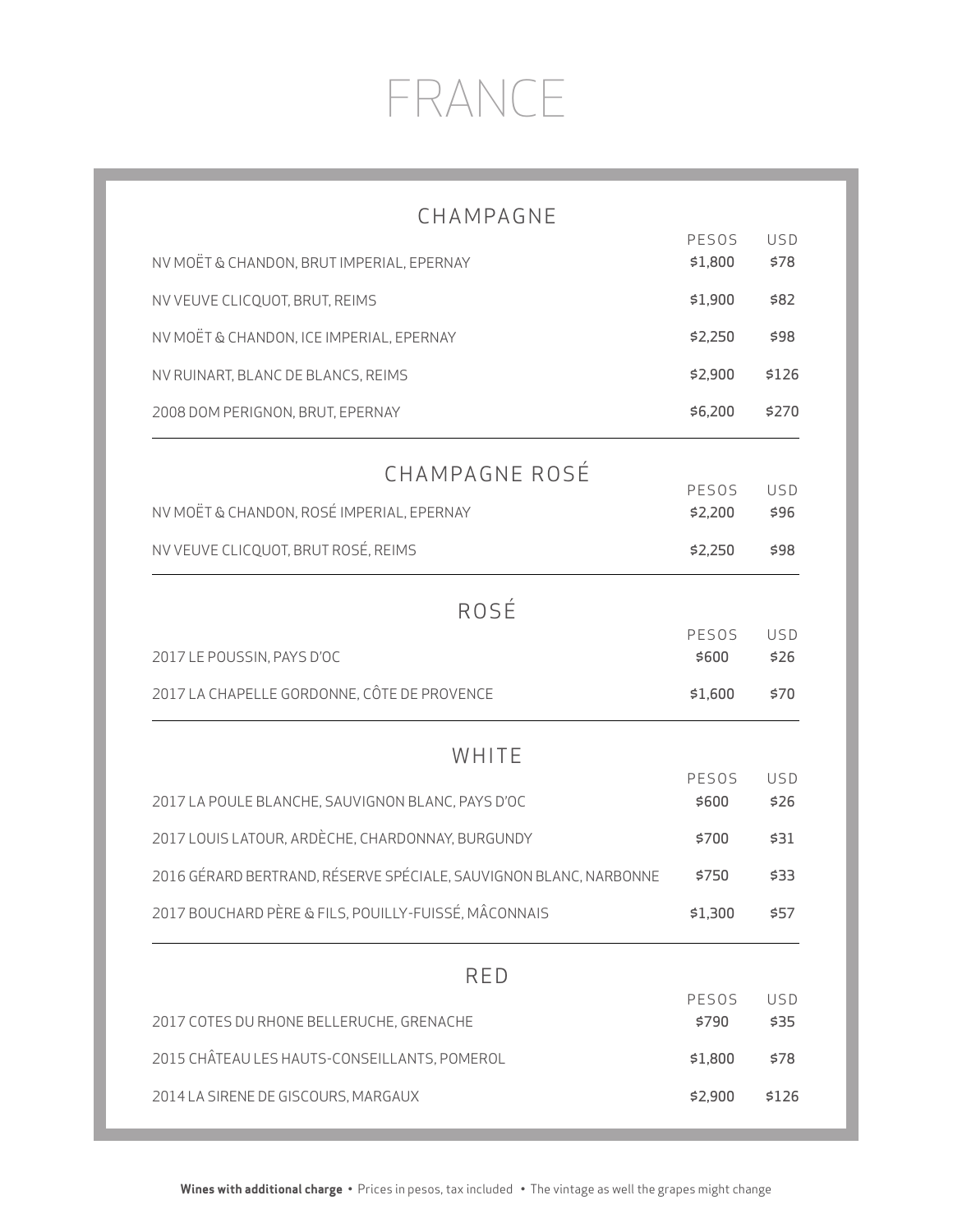# ITALY

### SPARKLING / FRIZZANTE

|                                                    | PESOS | USD  |
|----------------------------------------------------|-------|------|
| LA GIOIOSA, FRIZZANTE, MOSCATO, VENETO             | \$550 | 574  |
| VILLA SANDI, PROSECCO, IL FRESCO, BRUT, VENETO, DO | \$680 | \$30 |
| VILLA SANDI, ROSATO, BRUT, VENETO, DOC             | \$680 | \$30 |
| DANZANTE, PROSECCO, EXTRA DRY, TUSCANY, DOC        | \$790 | \$34 |

### WHITE

|                                                                            | PESOS   | 115D |
|----------------------------------------------------------------------------|---------|------|
| 2016 NICCHIO, PINOT GRIGIO, SICILY                                         | \$450   | \$20 |
| 2017 FAZI BATTAGLIA. TITULUS. VERDICCHIO DEI CASTELLI DI JESI. MARCHE. DOC | \$700   | \$31 |
| 2017 TORMARESCA, CHARDONNAY, PUGLIA, IGT                                   | \$700   | \$31 |
| 2017 DANZANTE, PINOT GRIGIO, VENECIA, DOC                                  | \$750   | \$33 |
| 2018 DONACCHIARA, FIANO DI AVELINO, CAMPANIA, DOCG                         | \$1.100 | \$48 |
|                                                                            |         |      |

#### RED

|                                                                          | PESOS   | USD   |
|--------------------------------------------------------------------------|---------|-------|
| 2015 DANZANTE CHIANTI, VENECIA, DOC                                      | \$750   | \$33  |
| 2016 SANTA CRISTINA, CHIANTI SUPERIORE, TUSCANY, DOCG                    | \$790   | \$34  |
| 2016 FRESCOBALDI, PATER, SANGIOVESE, TUSCANY, IGT                        | \$850   | \$37  |
| 2016 BATASIOLO, BARBARESCO, PIEDMONT, DOCG                               | \$990   | \$43  |
| 2016 LA BRACCESCA, ANTINORI, NOBILE DI MONTEPULCIANO, TUSCANY, DOCG      | \$1.200 | \$52  |
| 2014 FRESCOBALDI, NIPOZZANO, CHIANTI RUFINA, RISERVA, TUSCANY, DOCG      | \$1.500 | \$65  |
| 2015 LUCENTE, LUCE, SANGIOVESE-MERLOT, SUPER TUSCAN                      | \$1.890 | \$82  |
| 2013 BANFI, BRUNELLO DI MONTALCINO, TUSCANY, DOCG                        | \$2.300 | \$100 |
| 2014 PASOUA. BLACK LABEL. AMARONE DELLA VALPOLICELLA. VENETO. DOCG       | \$2.400 | \$104 |
| 2014 PIO CESARE, BAROLO, PIEDMONT, DOCG                                  | \$2.900 | \$126 |
| 2013 FRESCOBALDI, CASTEL GIOCONDO, BRUNELLO DI MONTALCINO, TUSCANY, DOCG | \$3.200 | \$139 |
|                                                                          |         |       |